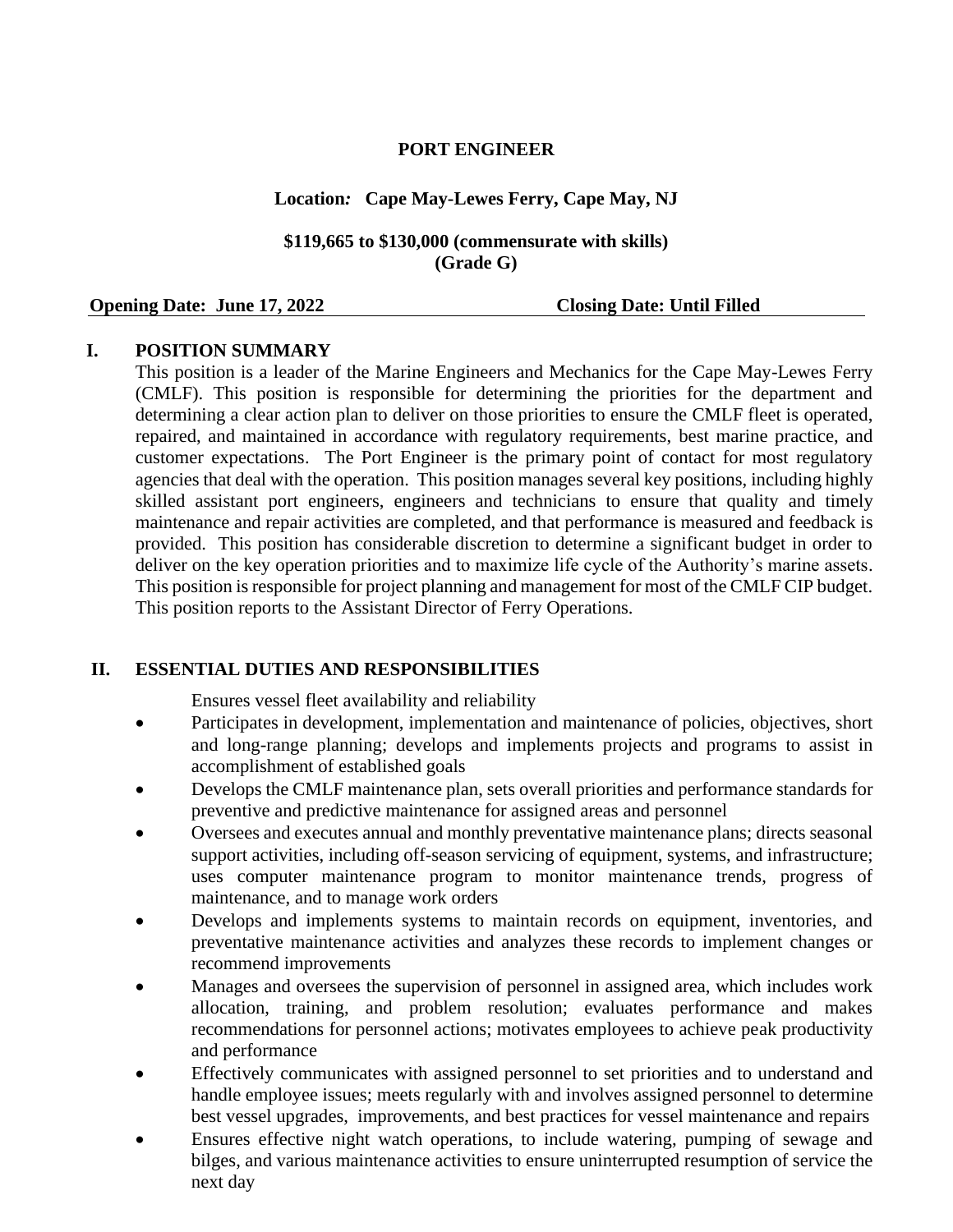- Collaborates with the management of the CMLF warehouse, including managing inventory to meet anticipated maintenance and repair needs, while also managing costs
- Oversees training (mandated and career development) for all assigned employees and ensures compliance with established policies, procedures, and regulations
- Propose priorities and budgets; to include the CMLF CIP budget; seeks best value and analyzes expenses for potential operating, repairs & maintenance savings
- Balances quality and cost in all purchases required by the department; follows all Authority guidelines for purchase approvals, as well as scope development and solicitation of bids, and manages vendor relationships according to Authority guidelines
- Manages shipyard work during dry-docking and other repair evolutions to ensure contract specifications are being met and best quality and value are achieved; negotiates change orders, documents project schedule, and handles pay estimates
- Interfaces with regulatory and government agencies, vendors, contractors, and customers on matters related to maintenance and operations; Authority's lead specialists on regulatory issues regarding marine maintenance; acts as the Authority's liaison with the U.S. Coast Guard for engine room inspections
- Participates in environmental and safety planning and compliance within policies and regulations to include the execution of mandated inspection processes, acts as a Qualified Individual under the Facility Response Plan; primary manager of the Fuel Oil Transfer Procedures
- Provides the highest level of customer service and professionalism to all internal and external customers
- Other duties as assigned

# **III. REQUIRED KNOWLEDGE, SKILLS, AND ABILITIES**

- Knowledge of management principles and maintenance practices, procedures, and operations; proven success in managing a diverse work force
- Expert knowledge of relevant local, state and federal regulations, and Authority protocols and procedures that impact marine operations, repairs, maintenance
- Knowledge of business and financial practices related to marine operations and maintenance
- Ability to set clear expectations and performance standards for employees; ability to hold individuals accountable for unsatisfactory performance.
- Supervise, develop, and motivate staff, by organizing, prioritizing, and scheduling work assignments in a complex operating environment.
- Identify, develop, and implement strategic and tactical plans and solutions.
- Establish and maintain effective working relationships with internal and external contacts.
- Ability to write, read, understand, follow and enforce safety procedures
- Effective oral and written communication skills
- Demonstrated familiarity with machine shop tools (e.g., metal lathes, drill presses, brakes) and their best use
- Ability to provide superior customer service by responding in a courteous, timely, and efficient manner